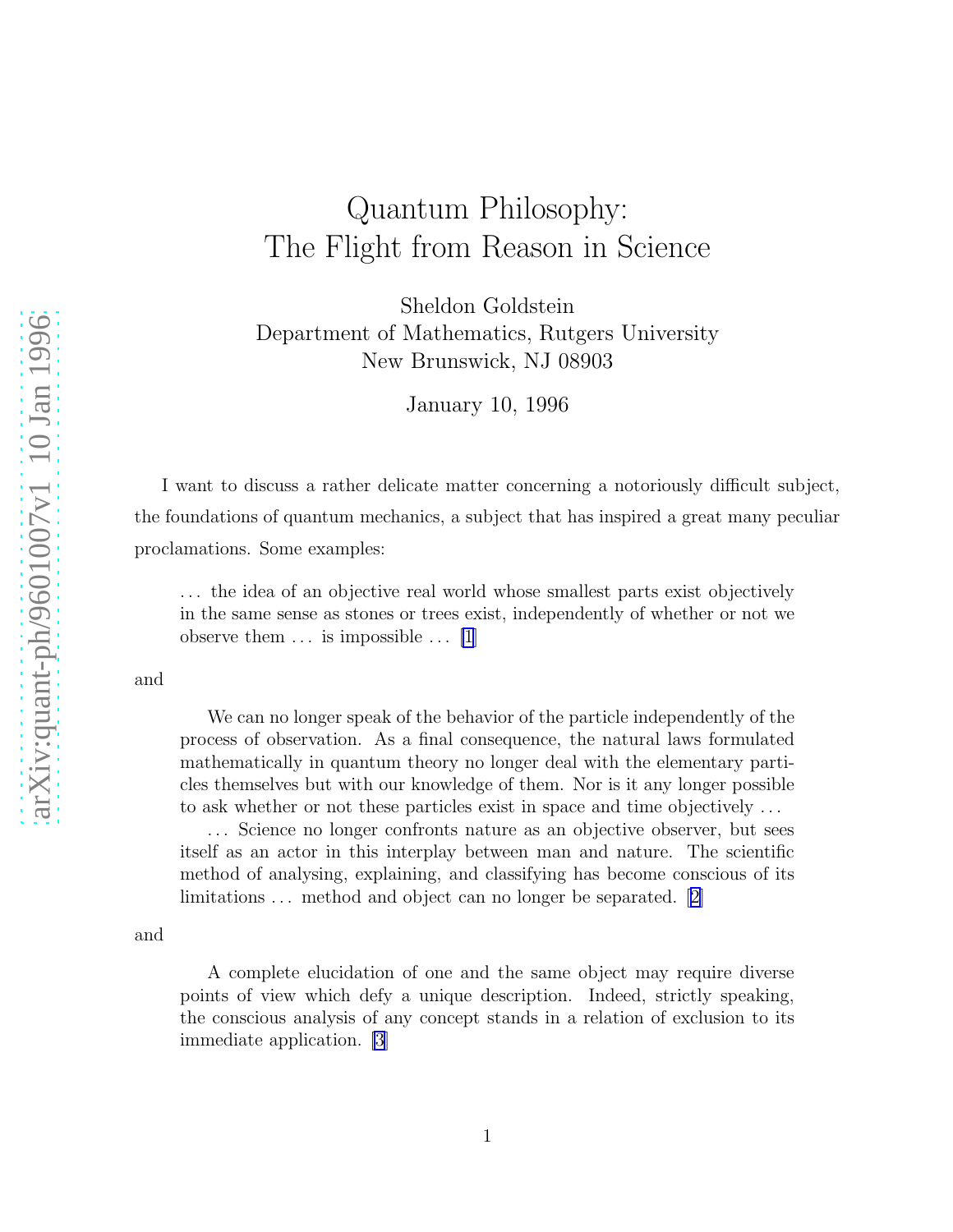This last quotation is an expression of what has traditionally been called complementarity—but what might nowadays be called multiphysicalism.

For my purposes here, what is most relevant about these sentiments is that they were expressed, not by lay popularizers of modern science, nor by its postmodern critics, but by Werner Heisenberg and Niels Bohr, the two physicists most responsible, with the possible exception of Erwin Schrödinger, for the creation of quantum theory. It does not require great imagination to suggest that there is little in these sentiments with which a postmodernist would be inclined to disagree and much that he or she would be happy to regard as compelling support for the postmodern enterprise (see, for example, [\[4](#page-6-0), [5](#page-6-0), [6](#page-6-0)]).

The "quantum philosophy" expressed by such statements is part of the Copenhagen interpretation of quantum theory, which, in addition to the vagueness and subjectivity suggested by the preceding quotes, also incorporated as a central ingredient the notion that in the microscopic quantum domain the laws of nature involve irreducible randomness. The Copenhagen interpretation was widely, I would say at one time almost universally, accepted within the physics community, though there were some notable exceptions, such asEinstein and Schrödinger. Here is Schrödinger in 1926 [[7](#page-6-0), page 228]:

Bohr's . . . approach to atomic problems . . . is really remarkable. He is completely convinced that any understanding in the usual sense of the word is impossible. Therefore the conversation is almost immediately driven into philosophical questions, and soon you no longer know whether you really take the position he is attacking, or whether you really must attack the position he is defending.

## and Schrödinger in 1959 [\[8](#page-6-0), page 472]:

With very few exceptions (such as Einstein and Laue) all the rest of the theoretical physicists were unadulterated asses and I was the only sane person left. ... The one great dilemma that ails us ... day and night is the waveparticle dilemma. In the last decade I have written quite a lot about it and have almost tired of doing so: just in my case the effect is null ... because most of my friendly (truly friendly) nearer colleagues (. . . theoretical physicists) . . . have formed the opinion that I am—naturally enough—in love with 'my' great success in life (viz., wave mechanics) reaped at the time I still had all my wits at my command and therefore, so they say, I insist upon the view that 'all is waves'. Old-age dotage closes my eyes towards the marvelous discovery of 'complementarity'. So unable is the good average theoretical physicist to believe that any sound person could refuse to accept the Kopenhagen oracle. . .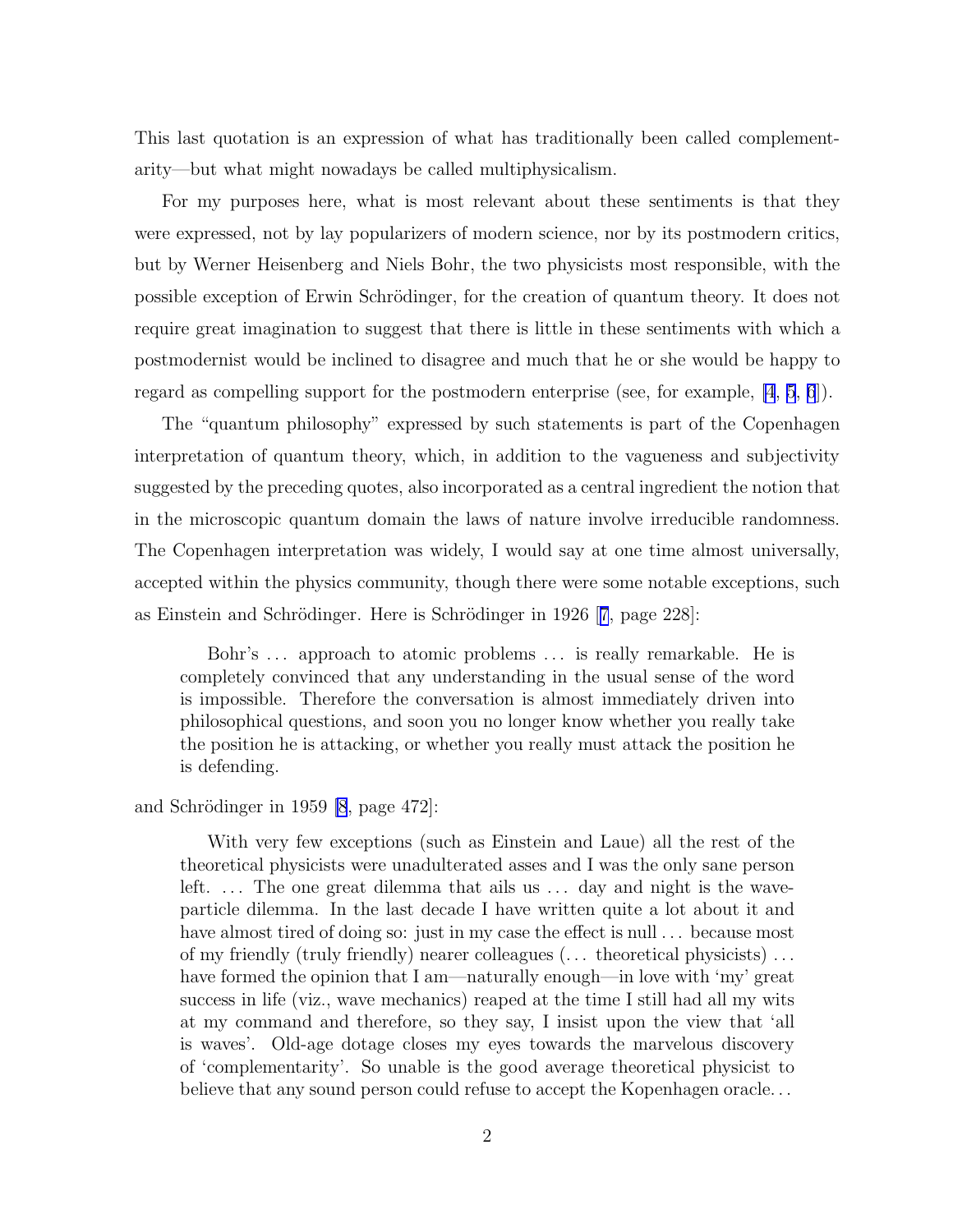Einstein in 1949[[9\]](#page-6-0) offered a somewhat more constructive response:

I am, in fact, rather firmly convinced that the essentially statistical character of contemporary quantum theory is solely to be ascribed to the fact that this (theory) operates with an incomplete description of physical systems . . .

[In] a complete physical description, the statistical quantum theory would . . . take an approximately analogous position to the statistical mechanics within the framework of classical mechanics ...

Part of what Einstein is saying here is that (much of) the apparent peculiarity of quantum theory, and in particular its randomness, arises from mistaking an incomplete description for a complete one.

In view of the radical character of quantum philosophy, the arguments offered in support of it have been surprisingly weak. More remarkable still is the fact that it is not at all unusual, when it comes to quantum philosophy, to find the very best physicists and mathematicians making sharp emphatic claims, almost of a mathematical character, that are trivially false and profoundly ignorant. For example, John von Neumann, one of the greatest mathematicians of this century, claimed to have mathematically proven that Einstein's dream, of a deterministic completion or reinterpretation of quantum theory, was mathematically impossible. He concluded that [\[10](#page-7-0)]

It is therefore not, as is often assumed, a question of a re-interpretation of quantum mechanics—the present system of quantum mechanics would have to be objectively false, in order that another description of the elementary processes than the statistical one be possible.

This claim of von Neumann was, of course, just about universally accepted. For example, Max Born, who formulated the statistical interpretation of the wave function, assures us that[[11\]](#page-7-0)

No concealed parameters can be introduced with the help of which the indeterministic description could be transformed into a deterministic one. Hence if a future theory should be deterministic, it cannot be a modification of the present one but must be essentially different. (Born 1949)

However, in 1952 David Bohm, through a refinement of de Broglie's pilot wave model of 1927, found just such a reformulation of quantum theory[\[12](#page-7-0)]. Bohm's theory, Bohmian mechanics, was precise, objective, and deterministic—not at all congenial to quantum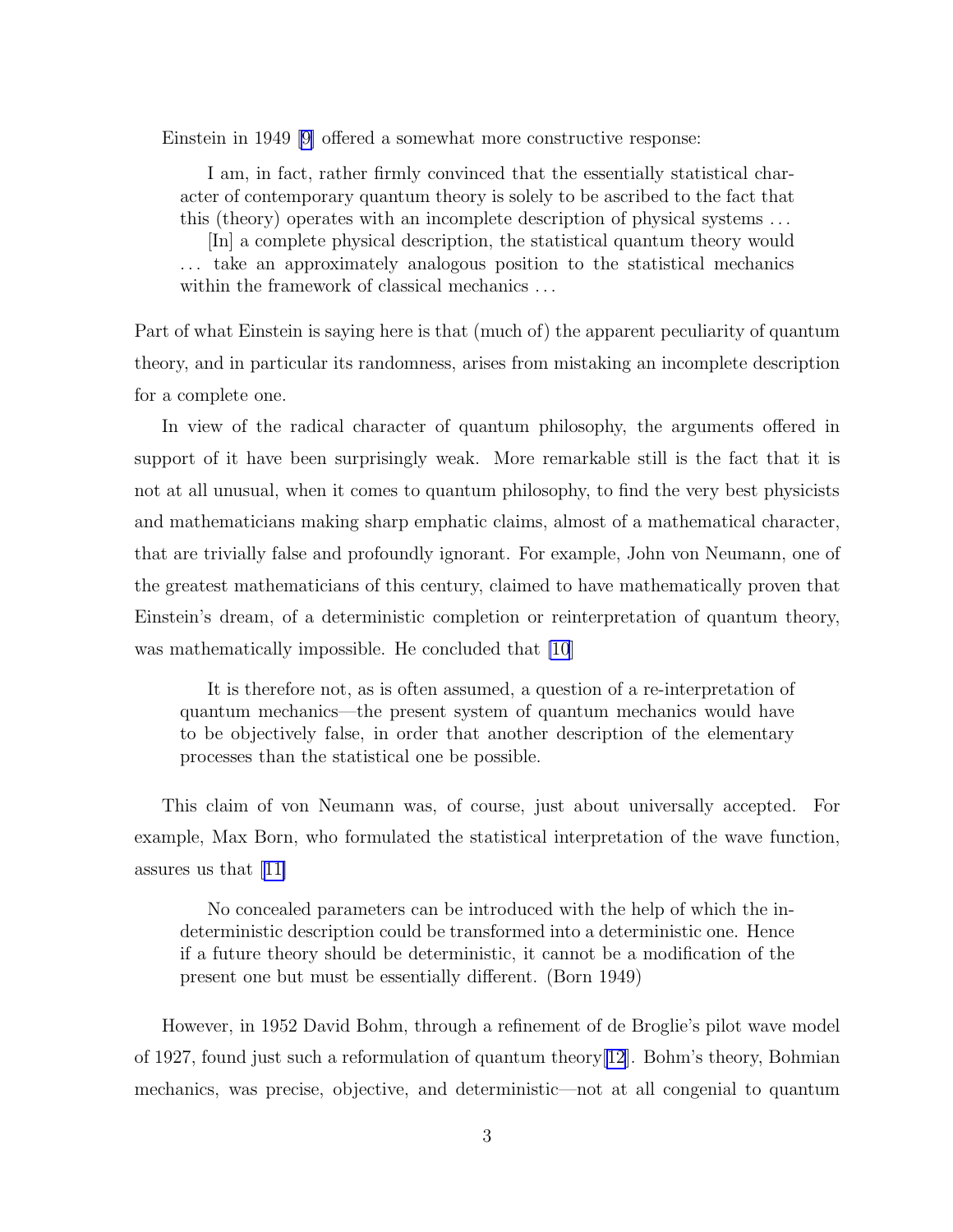philosophy and a counterexample to the claims of von Neumann. Nonetheless, we still find, more than a quarter of a century after the discovery of Bohmian mechanics, statements such as these:

The proof he [von Neumann] published . . . , though it was made much more convincing later on by Kochen and Specker, still uses assumptions which, in my opinion, can quite reasonably be questioned. . . . In my opinion, the most convincing argument against the theory of hidden variables was presented by J. S. Bell (1964). (Eugene Wigner 1976[[13\]](#page-7-0))

and

This [hidden variables] is an interesting idea and even though few of us were ready to accept it, it must be admitted that the truly telling argument against it was produced as late as  $1965$ , by J. S. Bell.  $\ldots$  This appears to give a convincing argument against the hidden variables theory. (Wigner 1983 [[14\]](#page-7-0))

Now there are many more statements of a similar character that I could have cited; I chose these partly because Wigner was not only one of the leading physicists of his generation, but, unlike most of his contemporaries, he was also profoundly concerned with the conceptual foundations of quantum mechanics and wrote on the subject with great clarity and insight.

There was, however, one physicist who wrote on this subject with even greater clarity and insight than Wigner himself, namely the very J. S. Bell whom Wigner praises for demonstrating the impossibility of a deterministic completion of quantum theory such as Bohmian mechanics. So let's see how Bell himself reacted to Bohm's discovery:

But in 1952 I saw the impossible done. It was in papers by David Bohm. Bohm showed explicitly how parameters could indeed be introduced, into nonrelativistic wave mechanics, with the help of which the indeterministic description could be transformed into a deterministic one. More importantly, in my opinion, the subjectivity of the orthodox version, the necessary reference to the 'observer,' could be eliminated.[[15,](#page-7-0) page 160]

## and Bell again

Bohm's 1952 papers on quantum mechanics were for me a revelation. The elimination of indeterminism was very striking. But more important, it seemed to me, was the elimination of any need for a vague division of the world into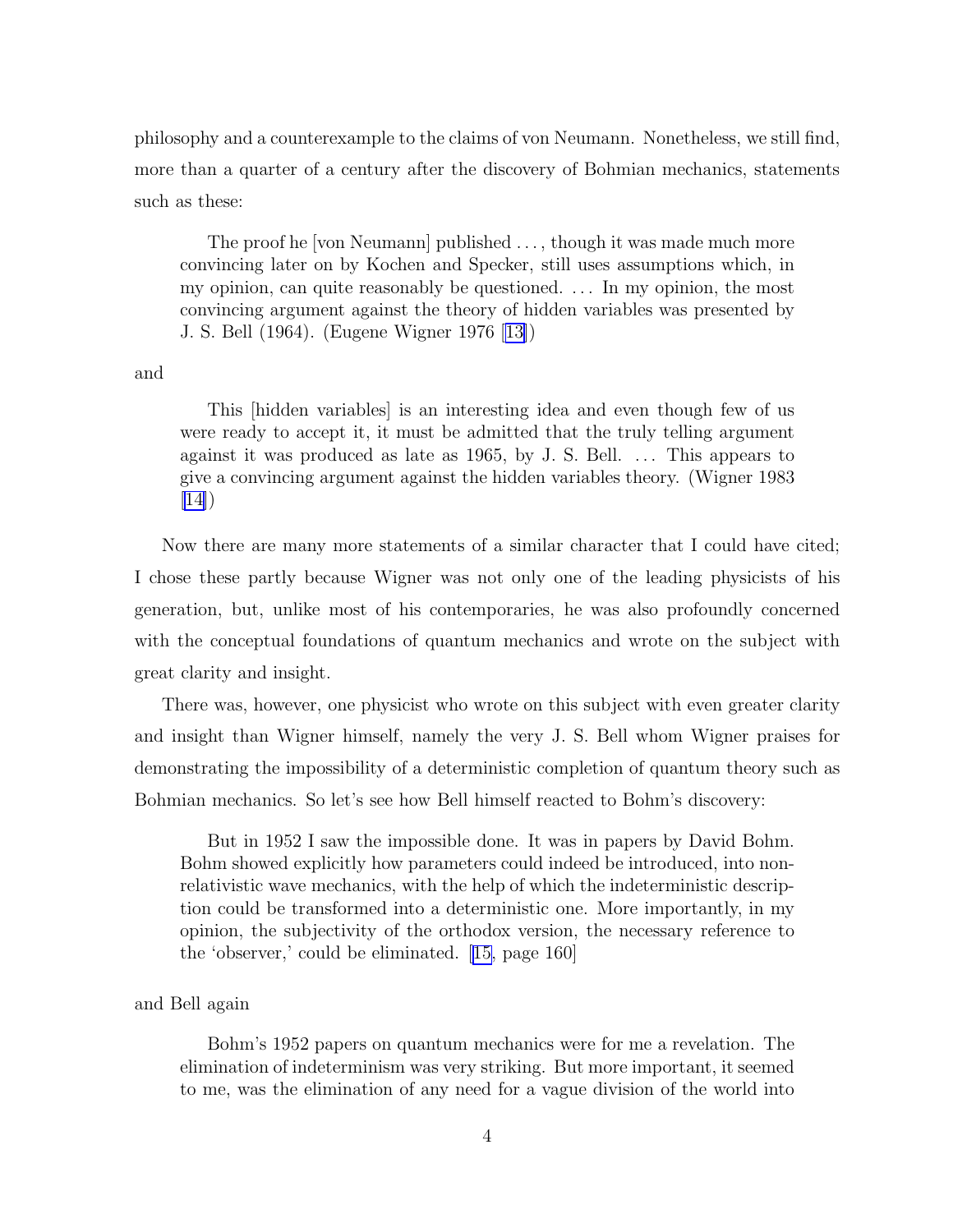"system" on the one hand, and "apparatus" or "observer" on the other. I have always felt since that people who have not grasped the ideas of those papers ... and unfortunately they remain the majority ... are handicapped in any discussion of the meaning of quantum mechanics. [\[15,](#page-7-0) page 173]

Wigner to the contrary notwithstanding, Bell did not establish the impossibility of a deterministic reformulation of quantum theory, nor did he ever claim to have done so. On the contrary, over the course of the past several decades, until his untimely death several years ago, Bell was the prime proponent, for a good part of this period almost the sole proponent, of the very theory, Bohmian mechanics, that he is supposed to have demolished. What Bell did demonstrate is the remarkable conclusion that nature, if governed by the predictions of quantum theory, must be nonlocal, exhibiting surprising connections between distant events. And unlike the claims of quantum philosophy, this nonlocality *is* well founded, and, with the experiments of Aspect[[16](#page-7-0)], rather firmly established. Nonetheless, *it* is far from universally accepted by the physics community. Here is Bell, expressing his frustration at the obtuseness of his critics, and insisting that his argument for nonlocality involves no unwarranted assumptions:

Despite my insistence that the determinism was inferred rather than assumed, you might still suspect somehow that it is a preoccupation with determinism that creates the problem. Note well then that the following argument makes no mention whatever of determinism. ... Finally you might suspect that the very notion of particle, and particle orbit . . . has somehow led us astray. . . . So the following argument will not mention particles . . . nor any other picture of what goes on at the microscopic level. Nor will it involve any use of the words 'quantum mechanical system', which can have an unfortunate effect on the discussion. The difficulty is not created by any such picture or any such terminology. It is created by the predictions about the correlations in the visible outputs of certain conceivable experimental set-ups. [\[15,](#page-7-0) page 150]

So what is the relevance of what I've described to the theme of this conference? Well, there's some bad news and some good news. The bad news, nothing you didn't already know anyway, is that objectivity is difficult to maintain and that physicists, even in their capacity as scientists, are only human. Nothing new. I must say, however, that the complaceny of the physics establishment with regard to the foundations of quantum mechanics has been, it seems to me, somewhat astonishing, though I must admit to lacking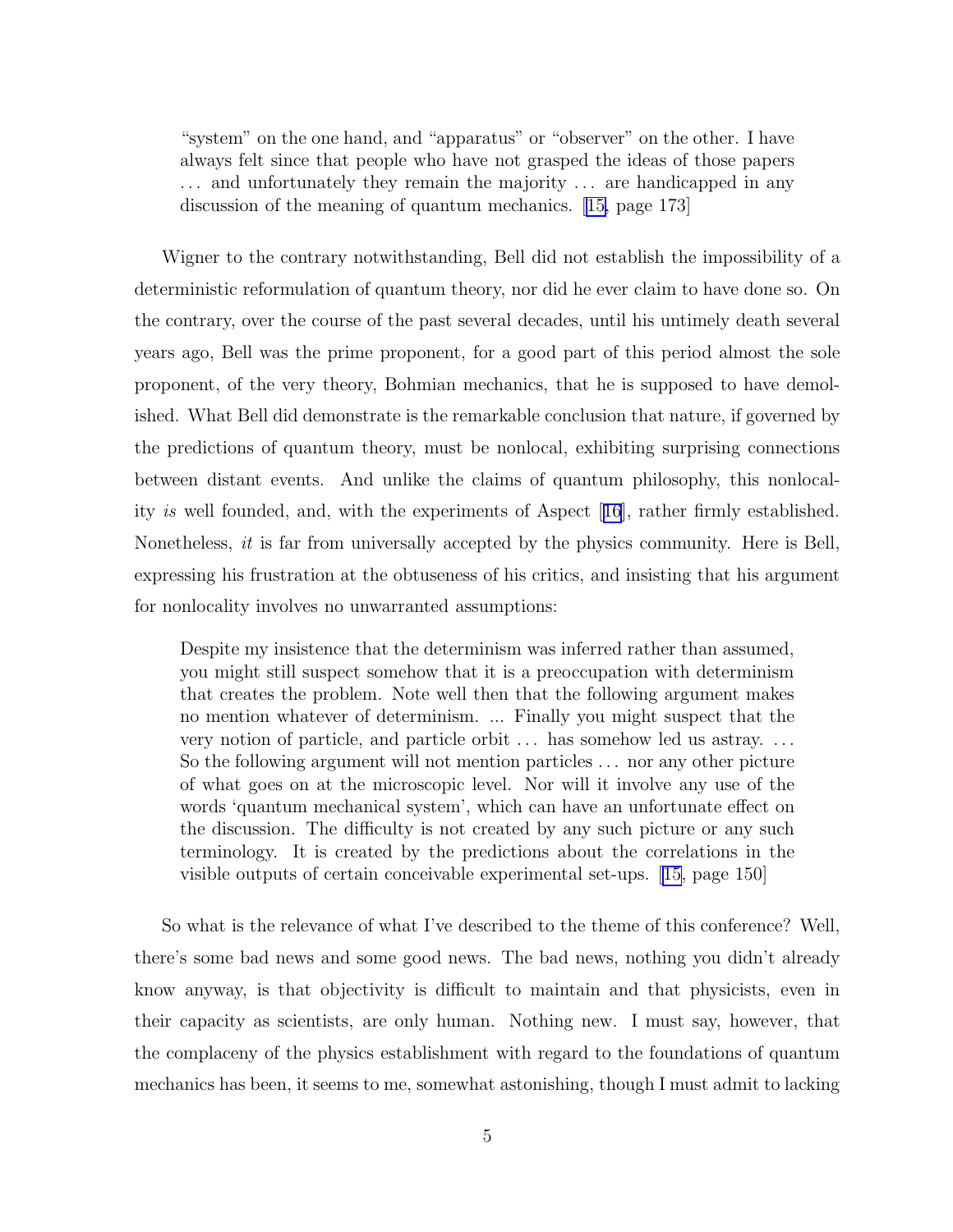sufficient historical perspective to have genuine confidence that what has occurred is at all out of the ordinary. But let me once again quote Bell:

But why then had Born not told me of this 'pilot wave'? If only to point out what was wrong with it? Why did von Neumann not consider it? . . . Why is the pilot wave picture ignored in text books? Should it not be taught, not as the only way, but as an antidote to the prevailing complacency? To show us that vagueness, subjectivity, and indeterminism, are not forced on us by experimental facts, but by deliberate theoretical choice?[[15](#page-7-0), page 160]

The last quoted sentence refers, of course, to the good news: that when we consider, not the behavior of physicists but the physics itself, we find, in the stark contrast between the claims of quantum philosophy and the actual facts of quantum physics, compelling support for the objectivity and rationality of nature herself.

Here is one more bit of information somewhat relevant in this regard. You may well be wondering how, in fact, Bohm managed to accomplish what was so widely regarded as impossible, and what his completion of quantum theory involves. But you probably imagine that what eluded so many great minds could not be conveyed in but a few minutes, even were this an audience of experts. However, the situation is quite otherwise. In order to arrive at Bohmian mechanics from standard quantum theory one need do almost nothing! One need only avoid quantum philosophy and complete the usual quantum description in what is really the most obvious way: by simply including the positions of the particles of a quantum system as part of the state description of that system, allowing these positions to evolve in the most natural way  $[17]$  $[17]$ . The entire quantum formalism, including the uncertainty principle and quantum randomness, emerges from an analysis of this evolution (see [\[17, 18\]](#page-7-0)). My long-time collaborator, Detlef Dürr[[19\]](#page-7-0), has expressed this succinctly—though in fact not succinctly enough—by declaring that the essential innovation of Bohmian mechanics is the insight that *particles move*! Bell, referring to the double-slit interference experiment, put the matter this way:

Is it not clear from the smallness of the scintillation on the screen that we have to do with a particle? And is it not clear, from the diffraction and interference patterns, that the motion of the particle is directed by a wave? De Broglie showed in detail how the motion of a particle, passing through just one of two holes in screen, could be influenced by waves propagating through both holes.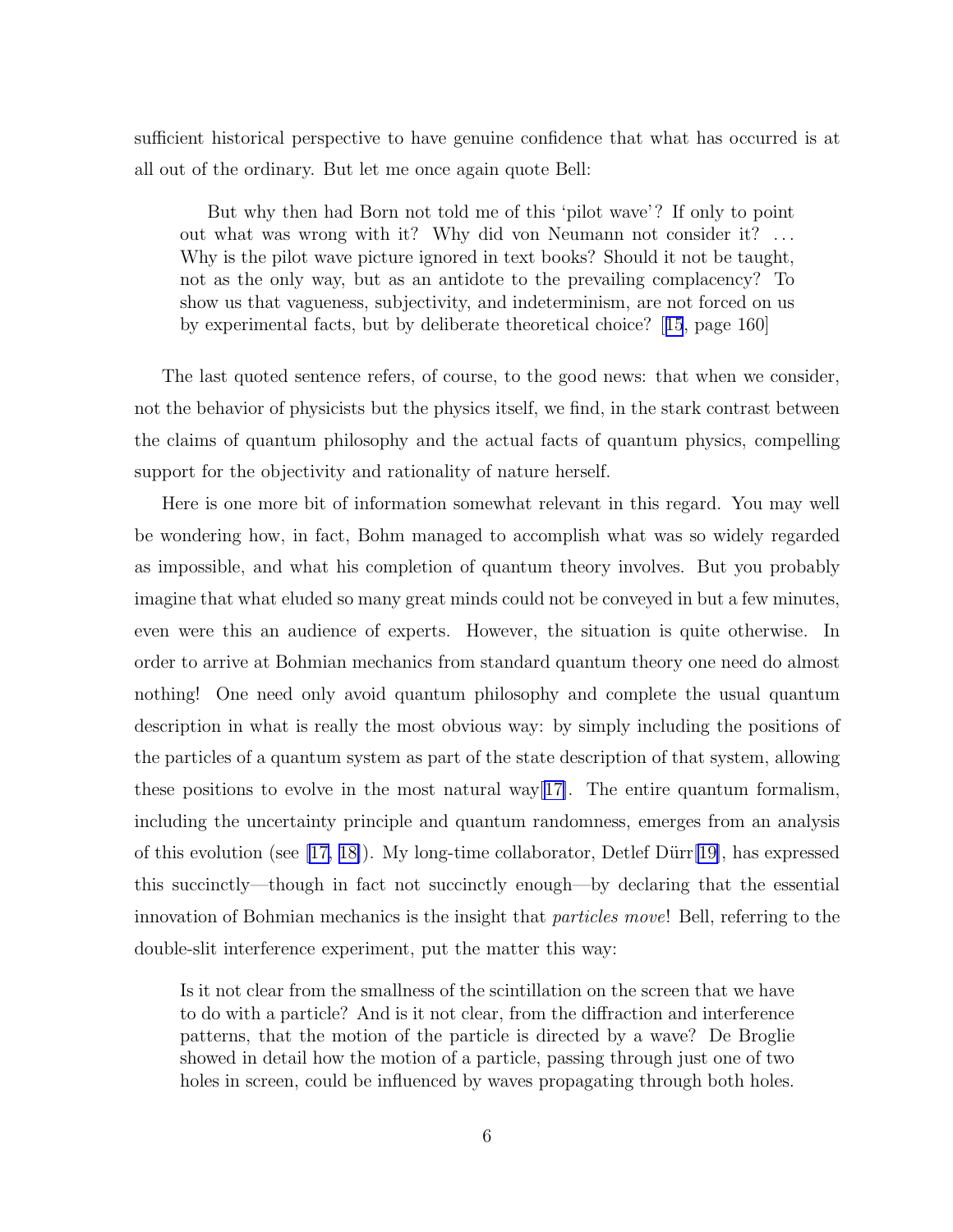<span id="page-6-0"></span>And so influenced that the particle does not go where the waves cancel out, but is attracted to where they cooperate. This idea seems to me so natural and simple, to resolve the wave-particle dilemma in such a clear and ordinary way, that it is a great mystery to me that it was so generally ignored.[[15](#page-7-0), page 191]

I think this should be a bit of a mystery for all of us!

I am grateful to Rebecca Goldstein and Eugene Speer for their comments and suggestions. This work was supported in part by NSF Grants DMS–9305930 and DMS–9504556.

## References

- [1] W. Heisenberg: *Physics and Philosophy.* New York: Harper and Row 1958, page 129.
- [2] W. Heisenberg: *The Physicist's Conception of Nature.* Trans. Arnold J. Pomerans. New York: Harcourt Brace 1958, pp. 15, 29.
- [3] N. Bohr (1934), quoted in M. Jammer: *The Philosophy of Quantum Mechanics.* New York: Wiley 1974, page 102.
- [4] A. Plotnitsky: *Complementarity: Anti-Epistemology after Bohr and Derrida.* Durham, N.C.: Duke University Press 1994
- [5] S. Aronowitz: *Science as Power: Discourse and Ideology in Modern Society.* Minneapolis: University of Minnesota Press 1988.
- [6] E. Fox Keller: Cognitive repression in contemporary physics, *Am. J. Phys.* 47, 718– 721 (1979).
- [7] E. Schrödinger, letter to Wien, quoted in W. Moore: *Schrödinger*. Cambridge: Cambridge University Press 1989.
- [8] E. Schrödinger, letter to Synge: ibid...
- [9] P. A. Schilpp, ed.: *Albert Einstein, Philosopher-Scientist.* Evanston, Ill.:Library of Living Philosophers 1949, pp. 666, 672.